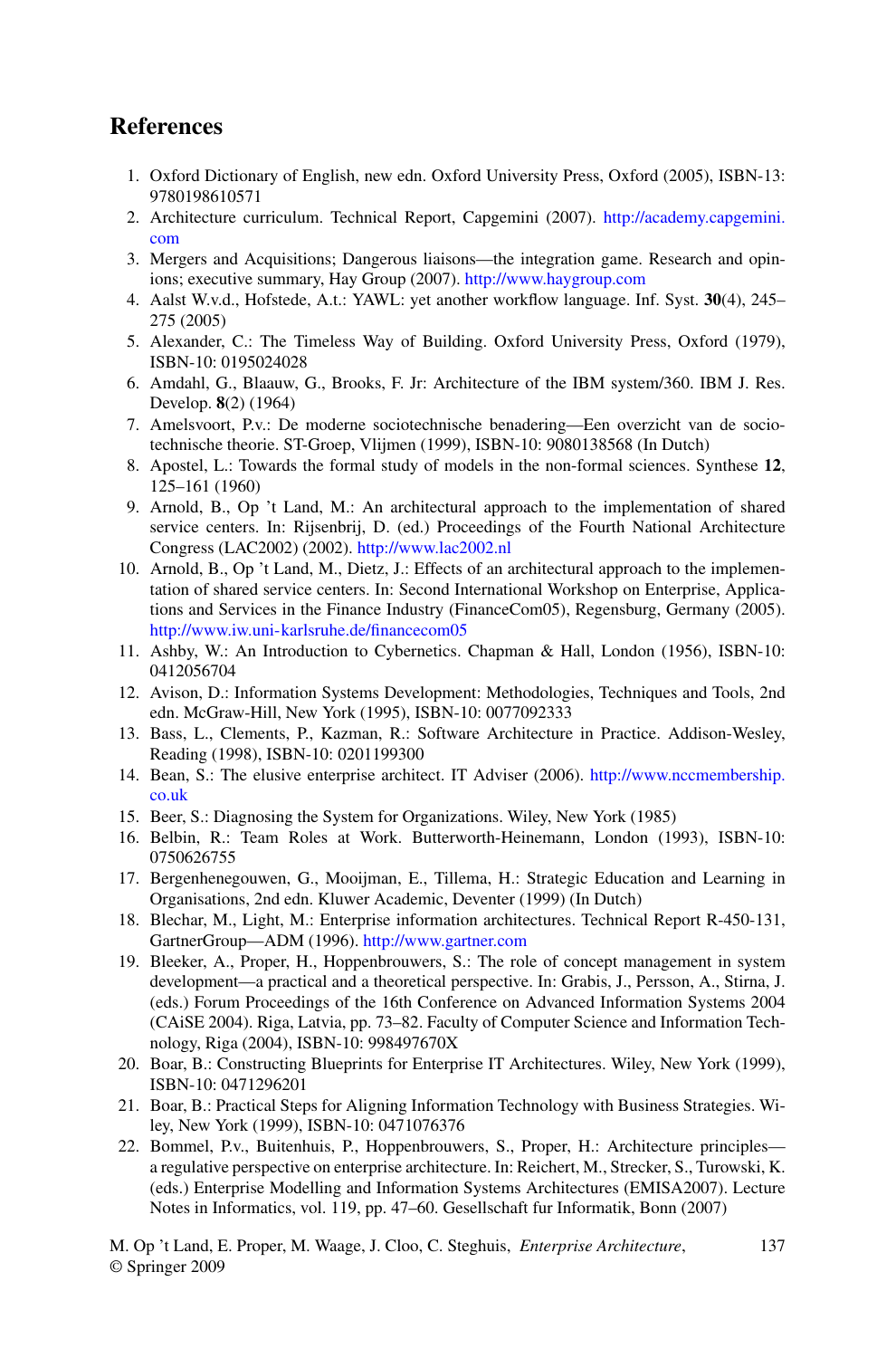- 23. Bommel, P.v., Hoppenbrouwers, S., Proper, H., Weide, T.v.d.: Giving meaning to enterprise architectures—architecture principles with orm and orc. In: Meersman, R., Tari, Z., Herrero, P. (eds.) On the Move to Meaningful Internet Systems 2006: OTM Workshops— OTM Confederated International Workshops and Posters, AWeSOMe, CAMS, GADA, MIOS+INTEROP, ORM, PhDS, SeBGIS, SWWS, and WOSE 2006. Lecture Notes in Computer Science, Springer, Berlin (2006)
- 24. Bommel, P.v., Hoppenbrouwers, S., Proper, H.: Weide, T.v.d.: QoMo: A Modelling Process Quality Framework based on SEQUAL. In: Proper, H., Halpin, T., Krogstie, J. (eds.) Proceedings of the 12th Workshop on Exploring Modeling Methods for Systems Analysis and Design (EMMSAD'07), held in conjunction with the 19th Conference on Advanced Information Systems (CAiSE'07), Trondheim, Norway, pp. 118–127. Tapir Academic Press, Trondheim (2007), ISBN-10: 9788251922456
- 25. Booch, G., Rumbaugh, J., Jacobson, I.: The Unified Modelling Language User Guide. Addison-Wesley, Reading (1999), ISBN-10: 0201571684
- 26. Bredemeyer, D., Malan, R.: What it takes to be a great enterprise Architect. Enterprise Architecture Executive Report **7**(8), Cutter Consortium (2004)
- 27. Buitenhuis, P.: Fundamenten van het principle (Foundations of principles). Master's thesis, Institute for Computing and Information Sciences, Radboud University Nijmegen, Nijmegen, The Netherlands (2007) (In Dutch)
- 28. Bunge, M.: A World of Systems, Treatise on Basic Philosophy, vol. 4. Reidel, Dordrecht (1979)
- 29. de Caluwé, L., Vermaak, H.: Learning to Change: A Guide for Organization Change Agents. Sage, London (2003), ISBN-10: 9014961587
- 30. Capgemini: Enterprise, Business and IT Architecture and the Integrated Architecture Framework. Service Oriented Architecture—The Way We See It. Utrecht, The Netherlands (2007)
- 31. Conklin, J.: Wicked problems and social complexity. Technical Report, CogNexus Institute, Edgewater, Maryland, USA (2006). <http://cognexus.org>
- 32. Daft, R.: Organization Theory and Design, 9th edn. South-Western, San Diego (2006), ISBN-10: 0324405421
- 33. Department of Commerce, Government of the USA: Introduction—IT Architecture Capability Maturity Model. Government of the United States of America (2003). [http://ocio.os.doc.](http://ocio.os.doc.gov/groups/public/@doc/@os/@ocio/@oitpp/documents/content/prod01_002340.pdf) [gov/groups/public/@doc/@os/@ocio/@oitpp/documents/content/prod01\\_002340.pdf](http://ocio.os.doc.gov/groups/public/@doc/@os/@ocio/@oitpp/documents/content/prod01_002340.pdf)
- 34. Dietz, J.: Generic recurrent patterns in business processes. In: Aalst, W.v.d., Hofstede, A.t., Weske, M. (eds.) Proceedings of the International Conference on Business Process Management (BPM2003), Eindhoven, The Netherlands. Lecture Notes in Computer Science, vol. 2678, pp. 1018–1033. Springer, Berlin (2003), ISBN-10: 3540403183
- 35. Dietz, J.: Enterprise Ontology—Theory and Methodology. Springer, Berlin (2006), ISBN-10: 9783540291695
- 36. Dietz, J., Go, A., Lee, C.: Enterprise Architecture in de praktijk—Het belang van awareness. Via Nova Architectura (2007). <http://www.via-nova-architectura.org/> (In Dutch)
- 37. Dietz, J., Hoogervorst, J.: Enterprise Ontology and Enterprise Architecture—how to let them evolve into effective complementary notions. J. Enterp. Archit. **1** (2007)
- 38. EFQM: The efqm excellence model (2008). <http://www.efqm.org>
- 39. Eriksson, H.E., Penker, M.: Business Modeling with UML: Business Patterns at Work. Wiley, New York (1998)
- 40. Finn, J.: Professionalizing the audio-visual field. Educ. Technol. Res. Dev. **1**(1), 6–17 (1953), DOI [10.1007/BF02713166](http://dx.doi.org/10.1007/BF02713166)
- 41. Foorthuis, R., Brinkkemper, S.: A framework for project architecture in the context of enterprise architecture. Via Nova Architectura (2007). <http://www.via-nova-architectura.org/>
- 42. Franckson, M.: Verhoef, T. (eds.): Introduction to ISPL. Information Services Procurement Library. ten Hagen & Stam, Den Haag (1999), ISBN-10: 9076304858
- 43. Friedman, T.: The World is Flat: A Brief History of the Twenty-First Century. Farrar, Straus and Giroux, New York (2005), ISBN-10: 0374292884
- 44. Gamma, E., Helm, R., Johnson, R., Vlissides, J.: Design Patterns: Elements of Reusable Object-Oriented Software. Addison-Wesley, Reading (1995)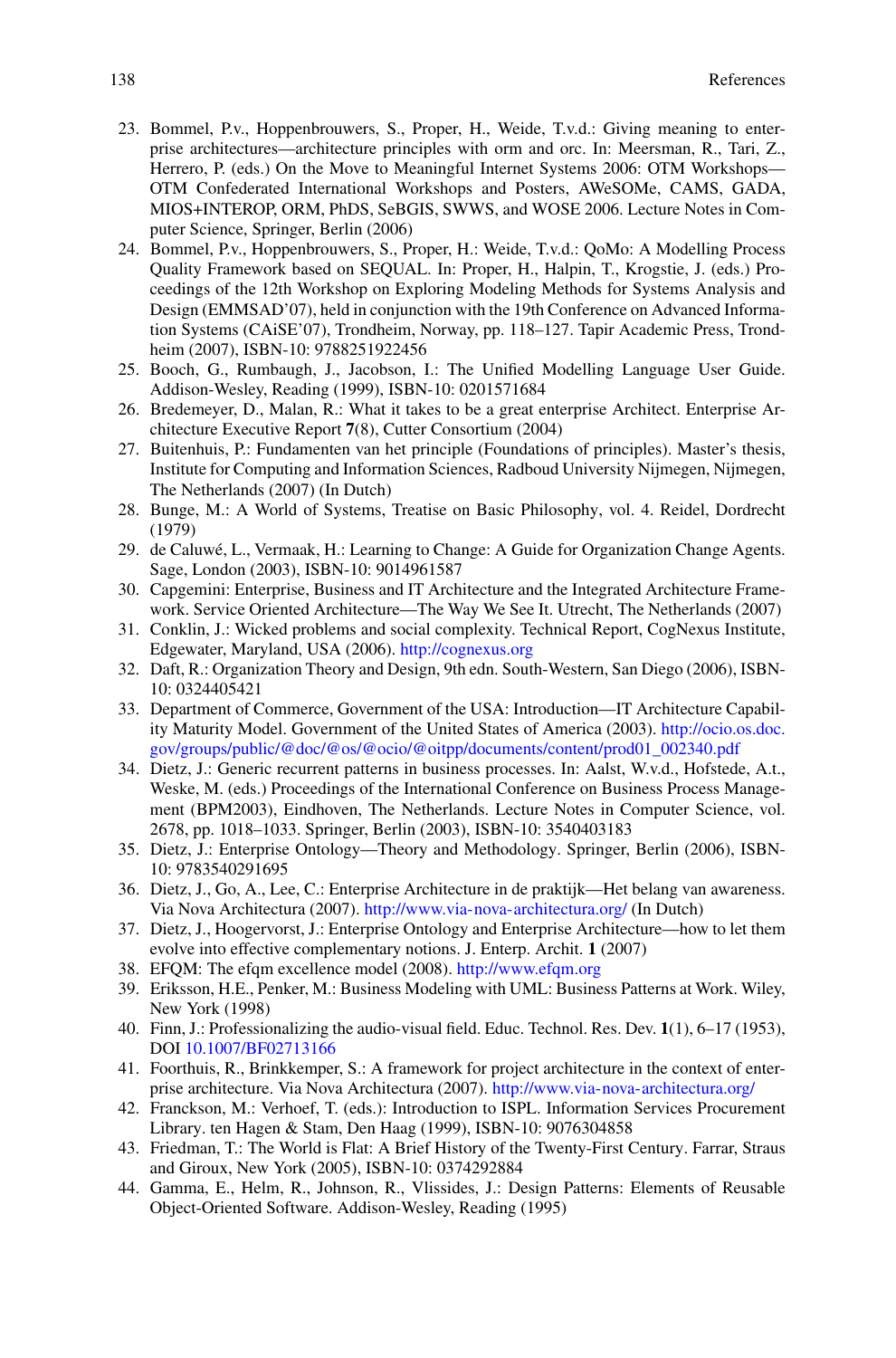- 45. Goedvolk, J., Bruin, H.d., Rijsenbrij, D.: Integrated architectural design of business and information systems. In: Bosch, J. (ed.) Proceedings of the Second Nordic Workshop on Software Architecture (NOSA'99). Research Report—Högskolan Karlskrona/Ronneby, vol. 1999. University of Karlskrona/Ronneby, Ronneby (1999), ISSN: 1103-1581
- 46. Gordijn, J., Akkermans, H.: Value based requirements engineering: Exploring innovative e-commerce ideas. Requir. Eng. J. **8**(2), 114–134 (2003), DOI [10.1007/s00766-003-0169-x](http://dx.doi.org/10.1007/s00766-003-0169-x)
- 47. Government of the USA: Sarbanes-Oxley Act of 2002. H.R.3763 (2002)
- 48. Graaf, E.v.d.: Architectuurprincipes en clustercriteria voor de afbakening van out-sourcebare kavels. Master's thesis, Radboud University Nijmegen (2006) (In Dutch)
- 49. Greefhorst, D., Koning, H., Vliet, H.v.: Dimensies in architectuurbeschrijvingen. Informatie **45**(11), 22–27 (2003) (In Dutch)
- 50. Green, N., Bate, C.: Lost in Translation—A Handbook for Information Systems in the 21st Century. Evolved Technologist Press, New York (2007), ISBN-13: 9780978921842
- 51. Grembergen, W.v., Saull, R.: Aligning business and information technology through the balanced scorecard at a major canadian financial group: its status measured with an it bsc maturity model (2001). [http://www.hicss.hawaii.edu/HICSS\\_34/PDFs/OSKBE03.pdf](http://www.hicss.hawaii.edu/HICSS_34/PDFs/OSKBE03.pdf)
- 52. Groote, G., Hugenholtz-Sasse, C., Slikker, P.: Projecten leiden: Methoden en technieken voor projectmatig werken. Het Spectrum, Utrecht (1995) (In Dutch), ISBN-10: 9027497605
- 53. Hagel III, J., Armstrong, A.: Net Gain—Expanding Markets Through Virtual Communities. Harvard Business School Press, Boston (1997)
- 54. Hakes, C.: The EFQM Excellence Model to Assess Organizational Performance—A Management Guide. Van Haren Publishing, Zaltbommel (2007), ISBN-13: 978-9087530273
- 55. Henderson, J., Venkatraman, N.: Strategic alignment: Leveraging information technology for transforming organizations. IBM Syst. J. **32**(1), 4–16 (1993)
- 56. Heuvel, W.J.v.d., Proper, H.: De pragmatiek van Architectuur. Informatie **44**(11), 12–14 (2002) (In Dutch)
- 57. Hoppenbrouwers, S., Proper, H., Bleeker, A.: Modelleertalen als communicatiemiddel in architectuurprocessen. Informatie & Architectuur **1**(1), 4–6 (2005) (In Dutch)
- 58. Horan, T.: Digital Places—Building Our City of Bits. The Urban Land Institute (ULI), Washington (2000), ISBN-10: 0874208459
- 59. Humphrey, W.: Managing the Software Process. The SEI Series in Software Engineering. Addison-Wesley, Reading (1989), ISBN-13: 9780201180954
- 60. Recommended Practice for Architectural Description of Software Intensive Systems. Technical Report IEEE P1471-2000, The Architecture Working Group of the Software Engineering Committee, Standards Department, IEEE, Piscataway, New Jersey, USA (2000), ISBN-10: 0738125180. <http://www.ieee.org>
- 61. IFIP-IFAC Task Force: GERAM: Generalised Enterprise Reference Architecture and Methodology (1999). Version 1.6.3, Published as Annex to ISO WD15704
- 62. Immink, J., Hendrickx, C.: Kiezen voor delen, succes verzekerd. Eye on Finance. Ernst & Young, Rotterdam (2002) (In Dutch)
- 63. Information Processing Systems—Concepts and Terminology for the Conceptual Schema and the Information Base. ISO/TR 9007:1987 (1987). <http://www.iso.org>.
- 64. ISO: Information Technology—Open Distributed Processing—Reference Model: Architecture. ISO/IEC 10746–3:1996(E) (1996). <http://www.iso.org>
- 65. ISO: Kwaliteit van softwareprodukten. ten Hagen & Stam, Den Haag (1996), ISBN-10: 9026724306 (In Dutch)
- 66. Software Engineering—Product quality—Part 1: Quality Model. ISO/IEC 9126–1:2001 (2001). <http://www.iso.org>
- 67. Janssen, R., Proper, H., Bosma, H., Verhoef, D., Hoppenbrouwers, S.: Developing an Architecture Method Library. Technical Report, Ordina Institute, Gouda, The Netherlands (2001)
- 68. Johnson, G., Scholes, K., Whittington, R.: Exploring Corporate Strategy, 7th edn. Prentice-Hall, Englewood Cliffs (2005), ISBN-10: 0273687344
- 69. Jonkers, H., Lankhorst, M., Buuren, R.v., Hoppenbrouwers, S., Bonsangue, M. Torre L.v.d.: Concepts for modeling enterprise architectures. Int. J. Coop. Inf. Syst. **13**(3), 257–288 (2004)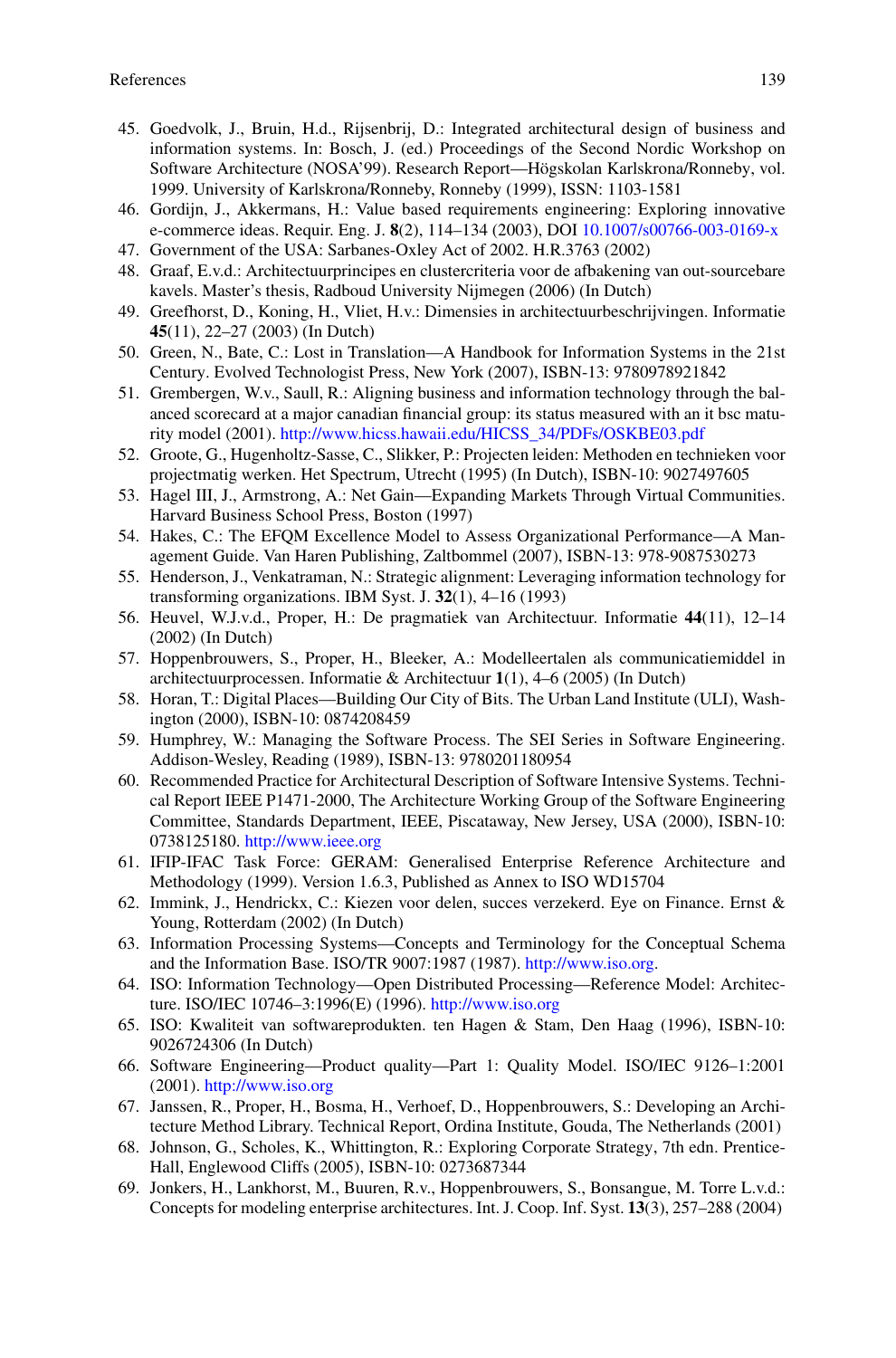- 70. Jonkers, H., Veldhuijzen van Zanten, G., Buuren, R.v., Arbab, F., Boer, F.d., Bonsangue, M., Bosma, H., Doest, H.t., Groenewegen, L., Guillen Scholten, J., Hoppenbrouwers, S., Iacob, M.E., Janssen, W., Lankhorst, M., Leeuwen, D.v., Proper, H., Stam, A., Torre, L.v.d.: Towards a language for coherent enterprise architecture descriptions. In: Steen, M., Bryant, B. (eds.) 7th IEEE International Enterprise Distributed Object Computing Conference (EDOC 2003), Brisbane, Queensland, Australia, pp. 28–39. IEEE, Los Alamitos (2003), ISBN-10: 0769519946
- 71. Kaplan, R., Norton, D.: The Strategy-Focused Organization: How Balanced Scorecard Companies Thrive in the New Business Environment. Harvard Business School Press, Boston (2000), ISBN: 1578512506
- 72. Kensing, F.: Towards evaluation of methods for property determination: a framework and a critique of the Yourdon–DeMarco approach. In: Bemelmans, T. (ed.) Beyond Productivity: Information Systems Development for Organizational Effectiveness, pp. 325–338. North-Holland, Amsterdam (1984)
- 73. Kolfschoten, G., Vreede, G.J.d., Chakrapani, A., Koneri, P.: The collaboration engineering approach for designing collaboration processes. In: Proceedings of the First HICSS Symposium on Case and Field Studies of Collaboration, Poipu, Kauai, Hawaii (2006)
- 74. Krogstie, J.: A Semiotic Approach to Quality in Requirements Specifications. In: Kecheng, L., Clarke, R., Andersen, P., Stamper, R., Abou-Zeid, E.S. (eds.) Proceedings of the IFIP TC8 / WG8.1 Working Conference on Organizational Semiotics: Evolving a Science of Information Systems, pp. 231–250. Kluwer Academic, Deventer (2002), ISBN-10: 1402071892
- 75. Krogstie, J., H.D., J.: Quality of interactive models. In: Genero, M., G.F., Heuvel, W.J.v.d., Krogstie, J., Lyytinen, K., Mayr, H., Nelson, J., Olivé, A., Piattine, M., Poels, G., Roddick, J., Siau, K., Yoshikawa, M., Yu, E. (eds.) 21st International Conference on Conceptual Modeling (ER 2002). Lecture Notes in Computer Science, vol. 2503, pp. 351–363. Springer, Berlin (2002), ISBN-10: 3540442774. DOI [10.1007/b12013](http://dx.doi.org/10.1007/b12013)
- 76. Krogstie, J., Sølvberg, A.: Information systems engineering—conceptual modeling in a quality perspective. The Norwegian University of Science and Technology, Stockholm, Norway (2000)
- 77. Kruchten, P.: The 4 + 1 view model of architecture. IEEE Soft. **12**(6), 42–50 (1995)
- 78. Lankhorst, M., et al. (eds.): Enterprise Architecture at Work: Modelling, Communication and Analysis. Springer, Berlin (2005), ISBN-10: 3540243712
- 79. Leeuw, A.d.: Organisaties: Management, Analyse, Ontwikkeling en Verandering, een systeem visie. van Gorcum, Assen (1982) (In Dutch)
- 80. Leeuw, A.d., Volberda, H.: On the concept of flexibility: a dual control perspective. Omega, Int. J. Manag. Sci. **24**(2), 121–139 (1996)
- 81. M., O.: Applying architecture and ontology in the splitting and allying of enterprises (2008)
- 82. Maier, M., Rechtin, R.: The Art of System Architecting, 2nd edn. CRC Press, Boca Raton (2002), ISBN-10: 0849304407
- 83. Mathiassen, L.: Systemudvikling og Systemudviklings—metode. Ph.D. thesis, Aarhus University, Aarhus, Denmark (1981) (In Danish)
- 84. McDavid, D.: A standard for business architecture description. IBM Syst. J. **38**(1), 12–31 (1999)
- 85. Mintzberg, H., Ahlstrand, B., Lampel, J.: Strategy safari—A guided tour through the wilds of strategic management. The Free Press, New York (1998), ISBN-10: 0684847434
- 86. Mulder, J.: Rapid Enterprise Design (2007), ISBN-10: 9081048015
- 87. Mulder, L.: Pda comes to the aid of police officers in groningen (zakcomputer helpt agenten in groningen). Algemeen Dagblad (19th of April) (2007)
- 88. Mulholland, A., Thomas, C., Kurchina, P., Woods, D.: Mashup Corporations—The End of Business as Usual. Evolved Technologist Press, New York (2006), ISBN-13: 9780978921804
- 89. Nabukenya, J., Bommel, P.v., Proper, H.: Collaborative IT Policy-making as a means of achieving Business-IT Alignment. In: Pernici B., Gulla J. (eds.) Proceedings of the Workshop on Business/IT Alignment and Interoperability (BUSITAL'07), held in conjunction with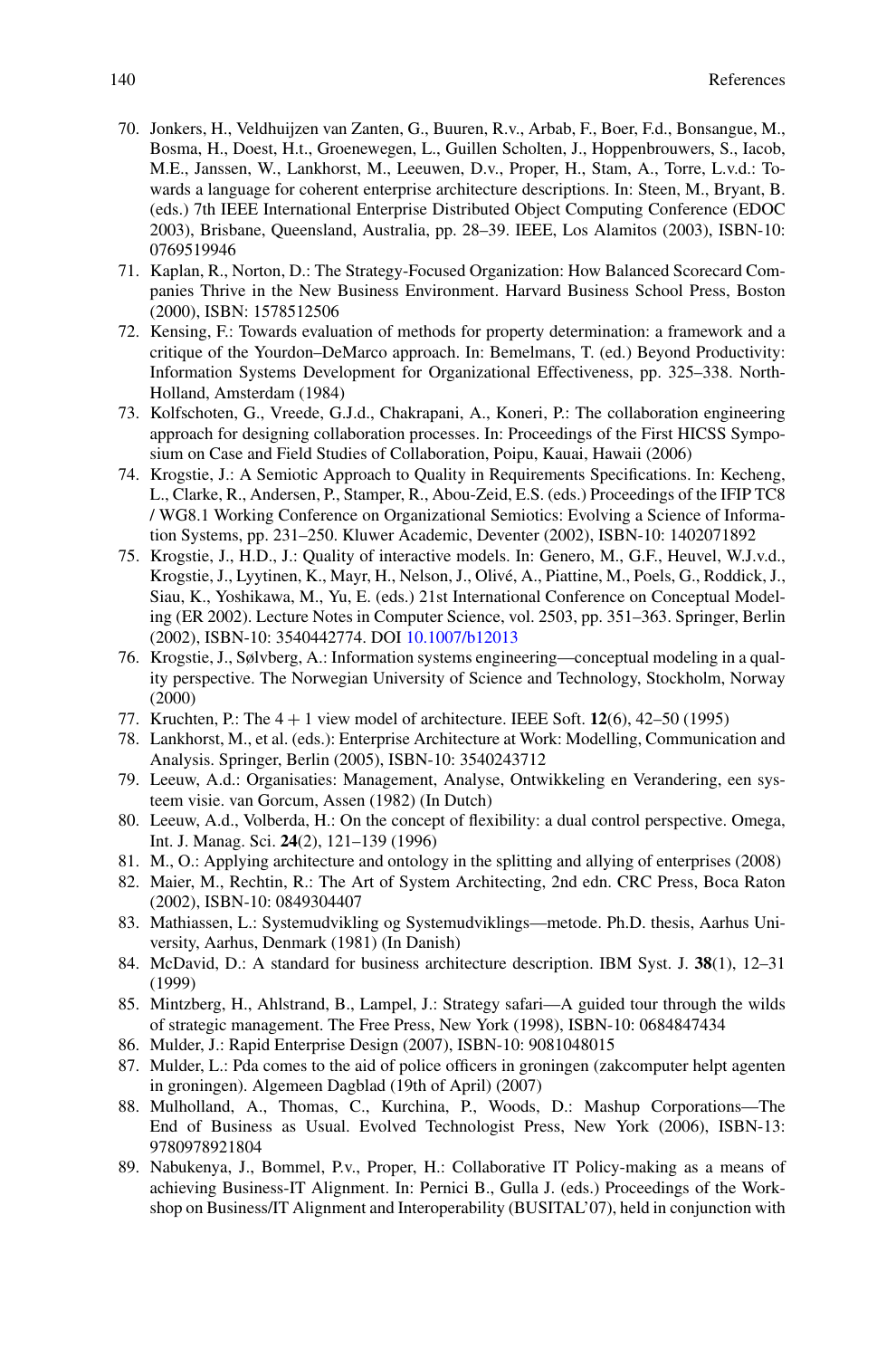the 19th Conference on Advanced Information Systems (CAiSE'07), Trondheim, Norway, pp. 461–468. Tapir Academic Press, Trondheim (2007), ISBN-10: 9788251922456

- 90. NAF working group: Professionalisation of the Architect: Competenties van de ICT-Architect. Netherlands Architecture Forum (2006)
- 91. Olle, T., Hagelstein, J., Macdonald, I., Rolland, C., Sol, H., Assche, F.v., Verrijn-Stuart, A.: Information Systems Methodologies: A Framework for Understanding. Addison-Wesley, Reading (1988), ISBN-10: 0201544431
- 92. OMG: UML 2.0 Superstructure specification—final adopted specification. Technical Report ptc/03-08-02 (2003). <http://www.omg.org>
- 93. Op 't Land, M.: Applying architecture and ontology to the splitting and allying of enterprises: problem definition and research approach. In: Meersman R., Tari Z., Herrero P. (eds.) On the Move to Meaningful Internet Systems 2006: OTM 2006 Workshops—OTM Confederated International Workshops and Posters, AWESOMe, CAMS, COMINF, IS, KSinBIT, MIOS-CIAO, MONET, OnToContent, ORM, PerSys, OTM Academy Doctoral Consortium, RDDS, SWWS, and SebGIS, Proceedings, Part II, Montpellier, France. Lecture Notes in Computer Science, vol. 4278, pp. 1419–1428. Springer, Berlin (2006)
- 94. Op 't Land, M.: Towards evidence based splitting of organizations. In: Ralyté, J., Brinkkemper, S., Henderson-Sellers, B. (eds.) Proceedings of the IFIP TC8 / WG8.1 Working Conference on Situational Method Engineering: Fundamentals and Experiences (ME07), Geneva, Switzerland. IFIP Series, vol. 244, pp. 328–342. Springer, Berlin (2007), ISBN-10: 9780387739465
- 95. Op 't Land, M., Arnold, B., Engels, A.: Fps: another way of looking at components and architecture in the financial world. In: Proceedings of the Second National Architecture Conference (LAC2000) (2000)
- 96. Op 't Land, M., Dietz, J.: Enterprise ontology based splitting and contracting of organizations. In: Proceedings of the 23rd Annual ACM Symposium on Applied Computing (SAC'08), Fortaleza, Ceará, Brazil (2008)
- 97. Op 't Land, M., Middeljans, K., Buller, V.: Enterprise ontology based application portfolio rationalization at rijkswaterstaat. In: The 4th Dutch Championship ICT Architecture (2007). <http://www.nkictarchitectuur.nl/2007>
- 98. Op 't Land, M., Proper, H.: Impact of principles on enterprise engineering. In: Österle, H., Schelp, J., Winter, R. (eds.) Proceedings of the 15th European Conference on Information Systems, pp. 1965–1976. University of St. Gallen, St. Gallen (2007)
- 99. Parker, M., Benson, R.: Enterprisewide information management: state-of-the-art strategic planning. J. Inf. Syst. Manag. **6**(3), 14–23 (1989)
- 100. Parnas, D.: Information distribution aspects of design methodology. In: Freiman, C., Griffith, J., Rosenfeld, J. (eds.) Information Processing 71, Proceedings of IFIP Congress 71, Ljubljana, Slovenia, vol. 1—Founda. North-Holland, Amsterdam (1971), ISBN-10: 0720420636
- 101. Pohl, K.: The three dimensions of requirements engineering: a framework and its applications. Inf. Syst. **19**(3), 243–258 (1994), ISSN: 03064379
- 102. Porter, M.: What is strategy. Harvard Business Review (November–December) (1996)
- 103. Price, C.: Business and the art of transformation. The McKinsey Quarterly (3) (2006)
- 104. Proper, H.: ISPL toegepast—Aanbestedingen van grootschalige migratieprojecten. ID Nieuws **3**, 4–8 (1999) (In Dutch)
- 105. Proper, H. (ed.): ISP for Large–scale Migrations. Information Services Procurement Library. ten Hagen & Stam, Den Haag (2001), ISBN-10: 9076304882
- 106. Proper, H., Bommel, P.v., Hoppenbrouwers, S.: Weide, T.v.d.: A fundamental view on the act of modeling. In: Kizza, J., Aisbett, J., Vince, A., Wanyama, T. (eds.) Advances in Systems Modelling and ICT Applications. Special Topics in Computing and ICT Research, vol. 2. Fountain Publishers, Kampala (2006)
- 107. Proper, H., Hoppenbrouwers, S., Veldhuijzen Zanten van, G.: Communication of enterprise architectures. In: Lankhorst, M. (ed.) Enterprise Architecture at Work: Modelling, Communication and Analysis, pp. 67–82. Springer, Berlin (2005), ISBN-10: 3540243712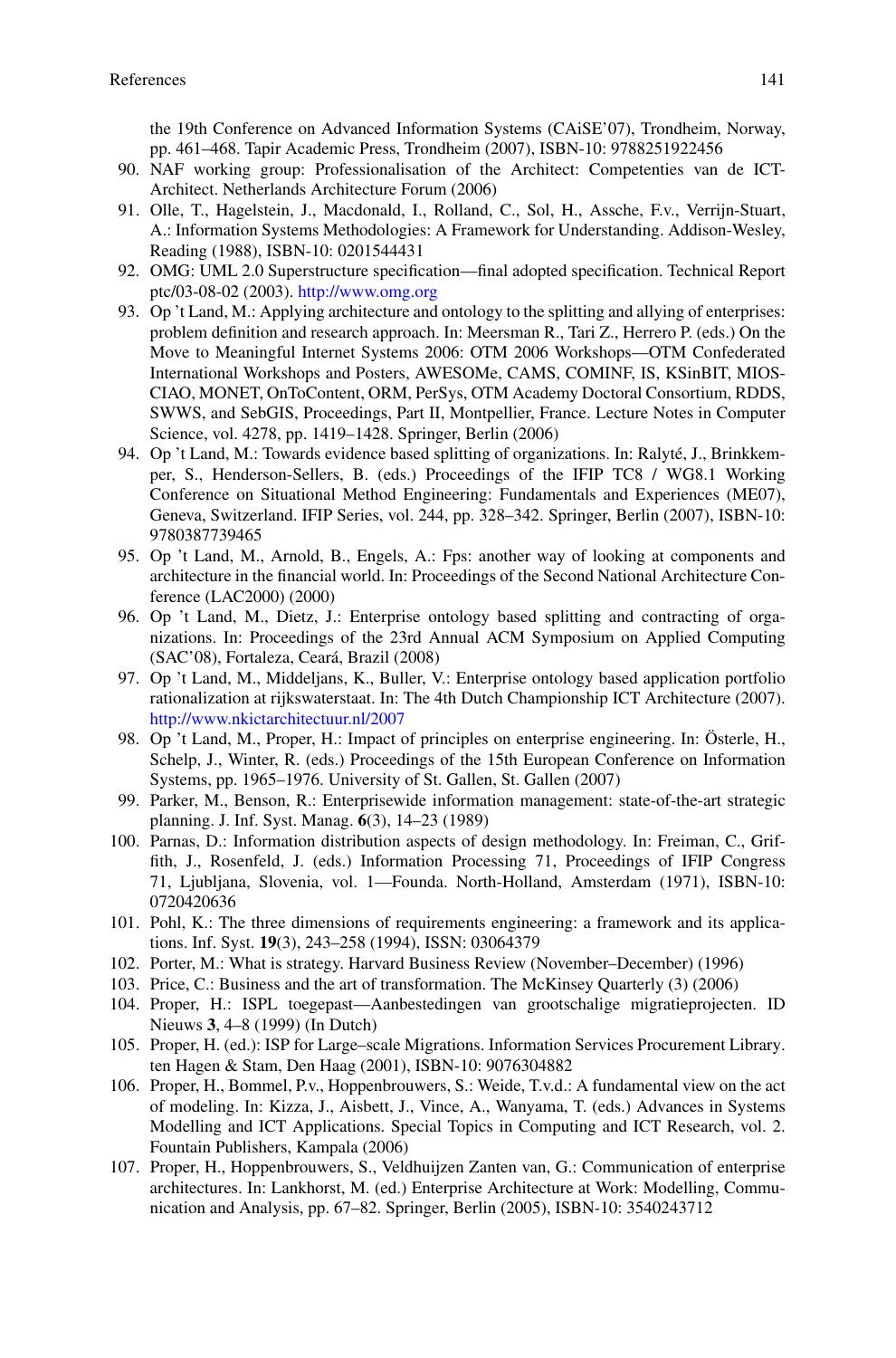- 108. Proper, H., Verrijn–Stuart, A., Hoppenbrouwers, S.: Towards utility–based selection of architecture–modelling concepts. In: Hartmann, S., Stumptner, M. (eds.) Proceedings of the Second Asia–Pacific Conference on Conceptual Modelling (APCCM2005), Newcastle, New South Wales, Australia. Conferences in Research and Practice in Information Technology Series, vol. 42, pp. 25–36. Australian Computer Society, Sydney (2005), ISBN-10: 1920682252
- 109. Proper, H., Weide, T.v.d.: Modelling as Selection of Interpretation. In: Mayr, H., Breu, H. (eds.) Modellierung 2006. Lecture Notes in Informatics, vol. P82, pp. 223–232. Gesellschaft für Informatik, Bonn (2006), ISBN-10: 3885791765
- 110. Pyzdek, T.: The Six Sigma Handbook: The Complete Guide for Greenbelts, Blackbelts, and Managers at All Levels, Revised and Expanded Edition. McGraw-Hill, New York (2003), ISBN-13: 9780071410151
- 111. Raadt, B.v.d.: Normalized architecture organization maturity index. Technical Report, Capgemini (2006)
- 112. Raadt, B.v.d., Slot, R., Vliet, H.v.: Experience Report: Assessing a Global Financial Services Company on its Enterprise Architecture Effectiveness Using NAOMI, pp. 218b–218b (2007), ISBN-10: 0769527558. DOI [10.1109/HICSS.2007.217](http://dx.doi.org/10.1109/HICSS.2007.217)
- 113. Rechtin, E.: Systems architecting: creating and building complex systems. Prentice-Hall, Englewood Cliffs (1991), ISBN-10: 0138803455
- 114. Reijswoud, V.v., Dietz, J.: DEMO Modelling Handbook, vol. 1, 2nd edn. Delft University of Technology, Delft (1999)
- 115. Rijsenbrij, D.: Outsourcing zonder enterprise architectuur lijkt op autorijden zonder veiligheidsgordel. Technical Report NIII-R0404, Nijmegen Institute for Information and Computing Sciences, University of Nijmegen, Nijmegen, The Netherlands (2004)
- 116. Rijsenbrij, D., Schekkerman, J., Hendrickx, H.: Architectuur, besturingsinstrument voor adaptieve organisaties—De rol van architectuur in het besluitvormingsproces en de vormgeving van de informatievoorziening. Lemma, Utrecht (2002), ISBN-10: 9059310934 (In Dutch)
- 117. Rittel, H., Webber, M.: Dilemmas in a general theory of planning. Policy Sci. **4**, 155–169 (1973)
- 118. Ross, J., Weill, P., Robertson, D.: Enterprise Architecture as Strategy: Creating a Foundation for Business Execution. Harvard Business School Press, Boston (2006), ISBN-10: 1591398398
- 119. Sanden, W. v. d., Sturm, B.: Informatie-architectuur—de infrastructurele benadering. Panfox, Rosmalen (1997), ISBN-10: 9080127027 (In Dutch)
- 120. Schekkerman, J.: Enterprise architecture score card (2004)
- 121. Schelp, J., Stutz, M.: A balanced scorecard approach to measure the value of enterprise architecture. In: Lankhorst, M., Johnson, P. (eds.) Proceedings of the Second Workshop on Trends in Enterprise Architecture Research (TEAR 2007) (2007). [http://www.](http://www.via-nova-architectura.org/) [via-nova-architectura.org/](http://www.via-nova-architectura.org/)
- 122. Seligmann, P., Wijers, G., Sol, H.: Analyzing the structure of I.S. methodologies, an alternative approach (1989)
- 123. Shaw, M., Garlan, D.: Software Architecture: Perspectives on an Emerging Discipline. Prentice-Hall, Englewood Cliffs (1996), ISBN-10: 0131829572
- 124. Sitter, L.d.: Synergetisch produceren; Human Resources Mobilisation in de produktie: een inleiding in structuurbouw. Van Gorcum, Assen (1998), ISBN-13: 9789023233657 (In Dutch)
- 125. Smit, R.: Manieren om strategie te verknallen. Financieel Dagblad (23 February, 2007) (2007). <http://www.fd.nl/> (In Dutch)
- 126. Sol, H.: A feature analysis of information systems design methodologies: methodological considerations. In: Olle, T., Sol, H., Tully, C. (eds.) Information Systems Design Methodologies: A Feature Analysis, pp. 1–7. North-Holland/IFIP WG8.1, Amsterdam (1983), ISBN-10: 0444867058
- 127. Sol, H.: Information systems development: a problem solving approach. In: Cotterman, W., Senn, J. (eds.) Proceedings of 1988 INTEC Symposium Systems Analysis and Design: A Research Strategy. Georgia State University, Atlanta (1988)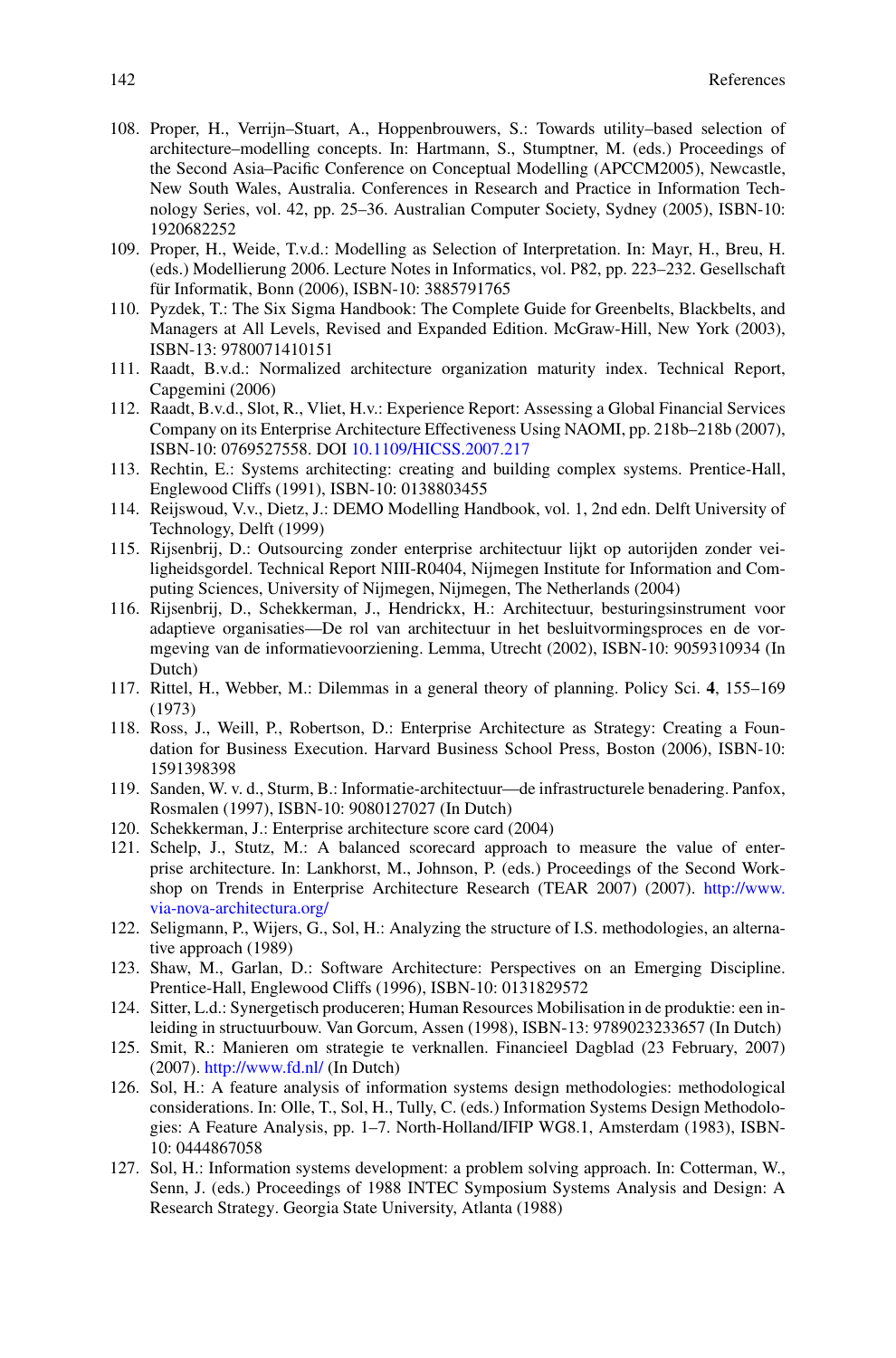- 128. Sowa, J., Zachman, J.: Extending and formalizing the framework for information systems architecture. IBM Syst. J. **31**(3), 590–616 (1992)
- 129. Stachowiak, H.: Allgemeine Modelltheorie. Springer, Berlin (1973), ISBN-10: 3211811060
- 130. Steghuis, C., Proper, H.: Competencies and responsibilities of Enterprise Architects—A jackof-all-trades? In: Dietz, J., Albani, T., Barjis, J., Rittgen, P. (eds.) Advances in Enterprise Engineering—Proceedings of the CIAO!–EOMAS'08 workshops. Lecture Notes in Business Information Processing. Springer, Berlin (2008, to be published)
- 131. Steghuis, C., Voermans, K., Wieringa, R.: Competencies of the ICT architect. Technical Report, Netherlands Architecture Forum (2005)
- 132. Strano, C., Rehmani, Q.: The role of the enterprise architect. Inf. Syst. E-Bus. Manag. **5**(4), 379–396 (2007). DOI [10.1007/s10257-007-0053-1](http://dx.doi.org/10.1007/s10257-007-0053-1)
- 133. Tak, T.v.d., Wijnen, G.: Programmamanagement—Sturen op samenhang, 2nd edn. Kluwer Academic, Boston (2006), ISBN-13: 978901303628 (In Dutch)
- 134. Tapscott, D.: Digital Economy—Promise and Peril in the Age of Networked Intelligence. McGraw-Hill, New York (1996), ISBN-10: 0070633428
- 135. Tapscott, D., Caston, A.: Paradigm Shift—The New Promise of Information Technology. McGraw-Hill, New York (1993), ASIN 0070628572
- 136. The Open Group: A Pocket Guide to TOGAF Version 8.1.1 Enterprise Edition. The Open Group (2007). <http://www.opengroup.org/togaf>
- 137. Thomson, A., Martinet, A.: A Practical English Grammar, 4th edn. Oxford University Press, Oxford (1986), ISBN-10: 3810905798
- 138. TM Forum: Enhanced Telecom Operations Map (eTOM)—the business process framework for the information and communications services industry. GB921v3.5. TM Forum, Morristown, New Jersey, USA (2003). <http://www.tmforum.org>
- 139. TOGAF—The Open Group Architectural Framework (2005). <http://www.togaf.org>
- 140. Treacy, M., Wiersema, F.: The Discipline of Market Leaders—Choose Your Customers, Narrow Your Focus, Dominate Your Market. Addison-Wesley, Reading (1997), ISBN-10: 0201407191
- 141. Umar, A.: It infrastructure to enable next generation enterprises. Inf. Syst. Front. **7**(3), 217– 256 (2005)
- 142. USA Government: Clinger–Cohen; IT Management Reform Act (1996). [http://www.cio.gov/](http://www.cio.gov/Documents/it_management_reform_act_Feb_1996.html) [Documents/it\\_management\\_reform\\_act\\_Feb\\_1996.html](http://www.cio.gov/Documents/it_management_reform_act_Feb_1996.html)
- 143. Vennix, J.: Mental models and computer models: design and evaluation of a computer-based learning environment for policy making. Ph.D. thesis, Proefschrift Katholieke Universiteit Brabant, University of Nijmegen (1990)
- 144. Vennix, J.: Group Model Building: Facilitating Team Learning Using Systems Dynamics. Wiley, New York (1996)
- 145. Voermans, K., Steghuis, C., Wieringa, R.: Architect roles and competencies—A questionnaire conducted during the Dutch Architectural Conference 2004. Technical Report, Netherlands Architecture Forum (2005) (In Dutch)
- 146. Vreede, G. d.: Collaboration engineering: designing for self-directed team efforts. In: Proceedings of the Shaping the Future of IT (2004). Conference, Tucson, AZ, November 3–5
- 147. Wagter, R., Berg, M.v.d., Luijpers, J.: DYA: snelheid en samenhang in business en ICT architectuur. Tutein Nolthenius, Den Bosch (2001), ISBN: 9072194624. In Dutch
- 148. Wagter, R., Berg, M.v.d., Luijpers, J.: Steenbergen, M. v.: Dynamic Enterprise Architecture: How to Make It Work. Wiley, New York (2005), ISBN-10: 0471682721 (In Dutch)
- 149. Wagter, R., Nijkamp, G., Proper, H.: The elements of the "GEA-Structure". White Paper GEA-2, Ordina, Utrecht, The Netherlands (2007) (In Dutch)
- 150. Wagter, R., Witte, D., Proper, H.: The GEA architecture function: A strategic specialism. White Paper GEA-7, Ordina, Utrecht, The Netherlands (2007) (In Dutch)
- 151. Walker, M.: A day in the life of an enterprise architect. Technical Report, Microsoft Corporation (2007). <http://msdn2.microsoft.com/en-us/library/bb945098.aspx>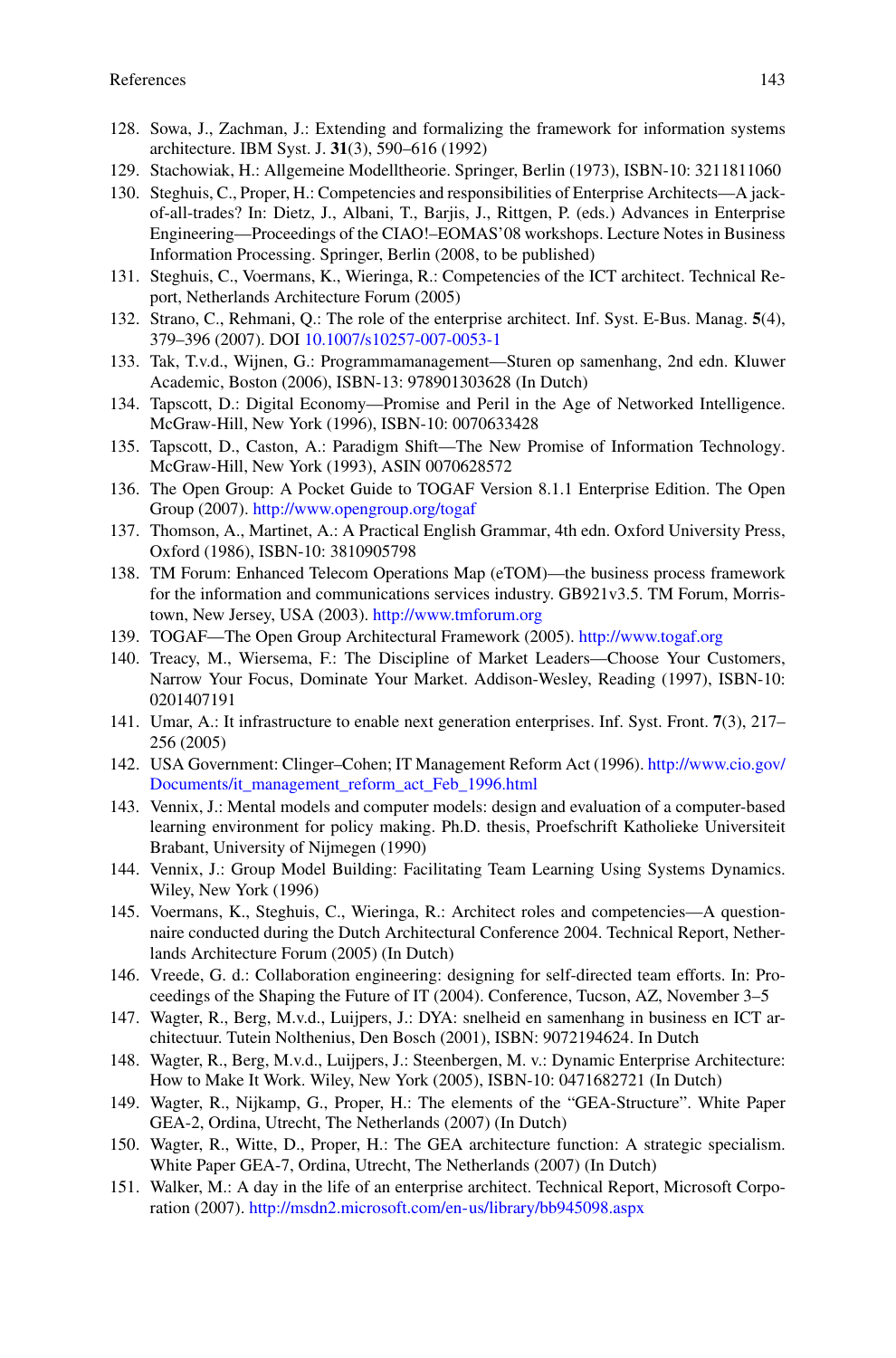- 152. Wijers, G., Heijes, H.: Automated support of the modelling process: A view based on experiments with expert information engineers. In: Steinholz, B., Sølvberg, A., Bergman, L. (eds.) Proceedings of the Second Nordic Conference CAiSE'90 on Advanced Information Systems Engineering, Stockholm, Sweden. Lecture Notes in Computer Science, vol. 436, pp. 88–108. Springer, Berlin (1990), ISBN-10: 3540526250
- 153. Wood-Harper, A., Antill, L., Avison, D.: Information Systems Definition: The Multiview Approach. Blackwell, Oxford (1985), ISBN-10: 0632012168
- 154. xAF working group: Extensible Architecture Framework version 1.1 (formal edition). Technical Report (2006). <http://www.xaf.nl>
- 155. Zachman, J.: A framework for information systems architecture. IBM Syst. J. **26**(3) (1987)
- 156. Zagotta, R., Robinson, D.: Keys to successful strategy execution: The most brilliant strategy ever devised won't get you anywhere if you can't execute it. J. Bus. Strategy **23** (2002), ISSN: 02756668